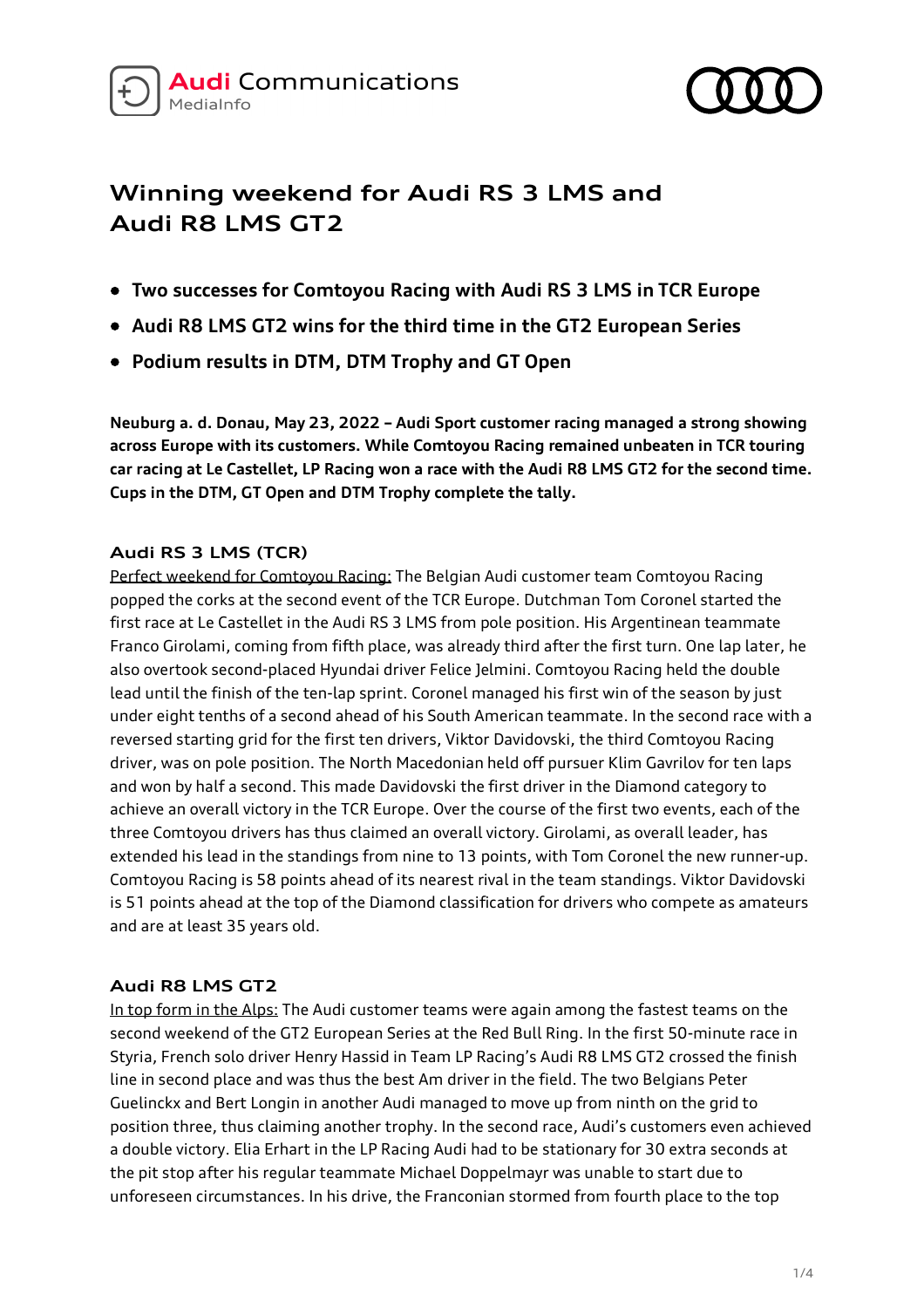



after the long pit stop and celebrated his first win of the season. Stienes Longin and Nicolas Saelens from PK Carsport, whose race had started in tenth place, completed the result in second place with a gap of just eight tenths of a second to a 1-2 victory for Audi customers.

## **Audi R8 LMS GT3**

First podium result since his return: René Rast stood on the podium for the first time this year on the second race weekend of the DTM. The three-time champion, who returned to the series this year, had started the race at the Lausitzring from second place on the grid. His Kemptenbased team significantly improved the set-up of his R8 LMS from Saturday to Sunday, enabling him to start from the front row. After 36 race laps, Rast in third place was only 1.817 seconds short of the winner. The Audi brand, which is represented in the DTM by the ABT, Attempto Racing and Rosberg teams, ranks second in the manufacturers standings after two of eight events.

Convincing performance at Le Castellet: Team Olimp Racing celebrated its best result to date at the second round of the International GT Open. Although the Audi R8 LMS of the Polish customer team had only started the race in eleventh place, Marcin Jedlinski and Karol Basz improved to second position. After the pit stop on lap 13 Karol Basz returned to the track in ninth place and towards the end engaged in a thrilling battle with two cars from Ferrari and a McLaren. During this race to catch up, he managed the fastest race lap in the field of 20 GT3 sports cars. On lap 26, the Pole was in third place for the first time. Three laps later, he overtook the car in front and secured second place. This made the team the best Pro-Am team at the finish.

## **Audi R8 LMS GT4**

Successful start to the season for Heide-Motorsport: The DTM Trophy started with two podium places for Audi's customers. Thiago Vivacqua had secured second place on the grid for the first race in the Audi R8 LMS GT4 at the season opener at the Lausitzring. Shortly after the start, the Brazilian from Team Heide-Motorsport was just ahead but the eventual winner Tim Heinemann had caught the more favorable track and overtook him again. At the end of his first participation in the DTM Trophy, Vivacqua was second, 3.053 seconds behind. Position three also went to an Audi customer team. T3 Motorsport from Dresden achieved this podium result at its home race with American John Paul Southern. After the first of seven events, Vivacqua is second best of 20 drivers in the standings, while Heide-Motorsport is second in the field of ten teams.